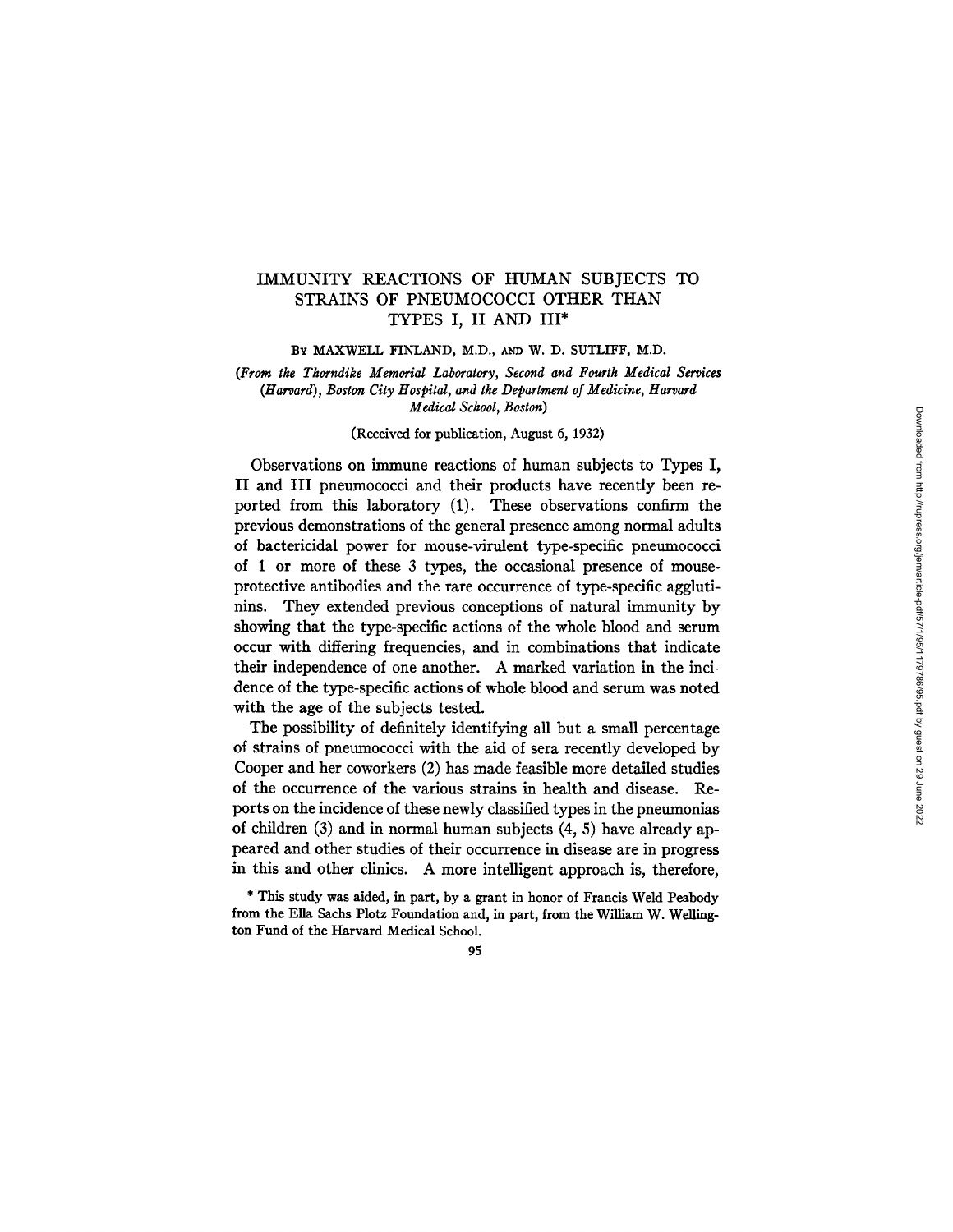offered to the study of immunity to pneumococci other than those included in Types I, II and III.

It, therefore, seemed of interest to extend the above mentioned observations on natural immunity to include certain of these new types. The present communication is concerned, primarily, with immune reactions of the blood and serum of a group of human subjects, free from recent pneumococcic infections. Particular attention was given to those types, which have previously been described as immunologically related to, but not identical with, typical strains of Types II and III pneumococci (6, 7).

# *Materials and Methods*

The Types I, II and III strains of pneumococci employed throughout the investigation were originally obtained from the Antitoxin and Vaccine Laboratory of the Massachusetts Department of Public Health and have been used as stock strains in this laboratory for the past 3 years. The following strains were obtained from Miss Georgia M. Cooper: Type V, Am., isolated in Feb., 1928, from the blood of a fatal case of lobar pneumonia; Type VI a, Fi., isolated in Feb., 1929, from a swab culture of a normal throat; Type VI b, Ro., isolated in Apr., 1931, from the sputum of a child suffering from an acute upper respiratory infection; Type VIII, He., isolated in Jan., 1928, from a mild case of lobar pneumonia: and Type IX, Bu., isolated in June, 1931, from the sputum of a case of influenza. These strains are hereafter referred to by their type designation only.<sup>1</sup>

The virulence of all of these strains was maintained by daily passage through mice and transfer of mouse heart's blood into rabbit's blood broth, in which they were transplanted at 8 hour intervals. In carrying out the experiments 10 to 16 hour rabbits' blood broth cultures were used. These cultures were found to contain 11 to 135 (rarely more) diplococci in 0.0000001 cc., as shown by the plate dilution method. With the exception of Type IX, they were regularly fatal for mice in one-tenth this amount and in most instances the organisms were of maximal virulence, so that doses containing 1 or more organisms proved fatal within 48 hours. For simplicity the greatest dilution (in multiples of 10) containing 30 or more colonies on plating was considered to contain 100 diplococci or 10 lethal doses.

The Type V and VIII organisms were agglutinated to a moderate degree in Type II and III antisera, respectively, but they were agglutinated in the homologous typing serum to a definitely higher titer. The agglutination reactions of these strains were as follows:

<sup>1</sup> We are very grateful to Miss Cooper and to Dr. William H. Park of the New York City Department of Health for supplying these strains and the various typing sera.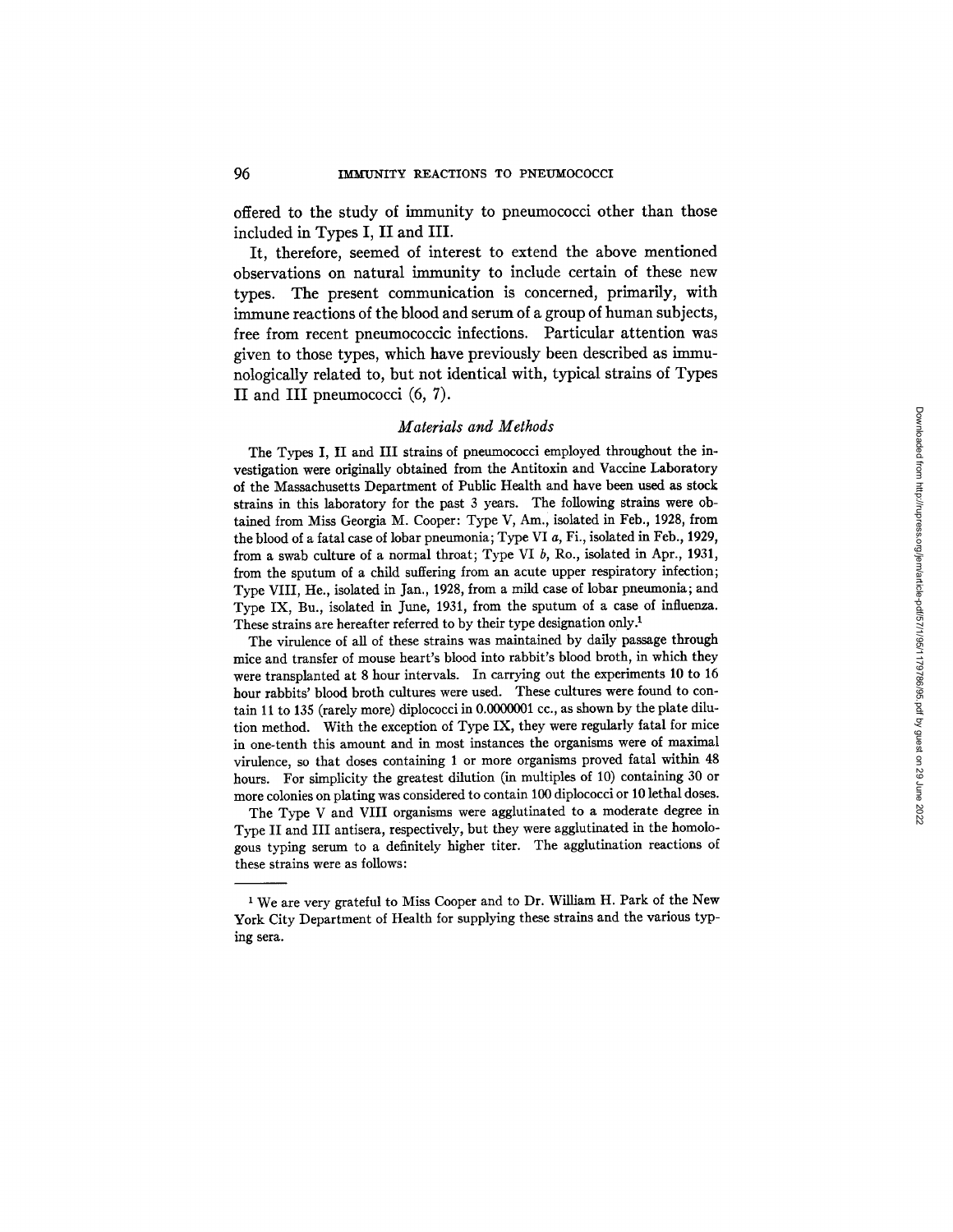| Type of serum | Type of antigen | Agglutinin titer | Type of antigen | Agglutinin titer |  |  |
|---------------|-----------------|------------------|-----------------|------------------|--|--|
|               |                 | 1:80             |                 | 1:80             |  |  |
|               |                 |                  |                 | 1:160            |  |  |
| ш             |                 | 1:160            | VIII            | 1:40             |  |  |
| VIII          |                 | 1:10             | VIII            | 1:160            |  |  |

The VI  $a$  and VI  $b$  strains gave identical agglutination reactions in all typing sera. No other significant cross-agglutinations were observed. All of the strains grew consistently in smooth colonies on the surface of rabbits' blood agar plates. With the exception of the Type IX strain, all the organisms retained their specific agglutinating characteristics, as well as their virulence for mice, throughout the time of this investigation. The Type IX strain regularly failed to agglutinate in the homologous antiserum or in any of the other typing sera available, it was only partly soluble in bile, grew in small smooth colonies, produced only a very small area of methemoglobin in rabbits' blood agar plates after 48 hours incubation and usually failed to change the color of defibrinated human blood after 24 hours' incubation, even when proliferation was demonstrable by transplants on the surface of blood agar plates. This strain was irregular in its virulence for mice, the lethal dose being 0.0000001 cc. or more on most tests?

The pneumococcidal action was studied in the whole defibrinated blood by the method of Todd, as employed by Ward (8). Passive protection was tested by the simultaneous intraperitoneal injection of progressive dilutions of culture with 0.2 cc. amounts of serum, duplicate mice being used in most instances and for all culture controls. Pneumococcidal power was said to be present when 100 or more organisms were killed in 0.5 cc. of blood and protection was considered significant when duplicate mice were each protected against 100 or more lethal doses. Agglutinating antigens were prepared by resuspending the organisms from 8 hour plain broth cultures in a volume of normal saline equal to that of the original culture and adding 0.4 per cent formaldehyde. Agglutination tests were carried out by incubating 0.2 cc. amounts of antigen and serum dilution together for 2 hours at 37°C. and reading after overnight ice box storage.

The subjects for these tests were similar to those employed in the previous study (1), except that none of the infants or children were convalescent from infectious disease.

## *Results of Pneumococcidal Tests*

The pneumococcidal power of the whole defibrinated blood was tested against Types I, II, III, V, VI  $a$ , VI  $b$ , VIII and IX organisms in 72 normal subjects and hospital patients having no recent infection or history of pneumonia. There were 6 infants from 2 weeks to 7

<sup>2</sup> See footnote 3.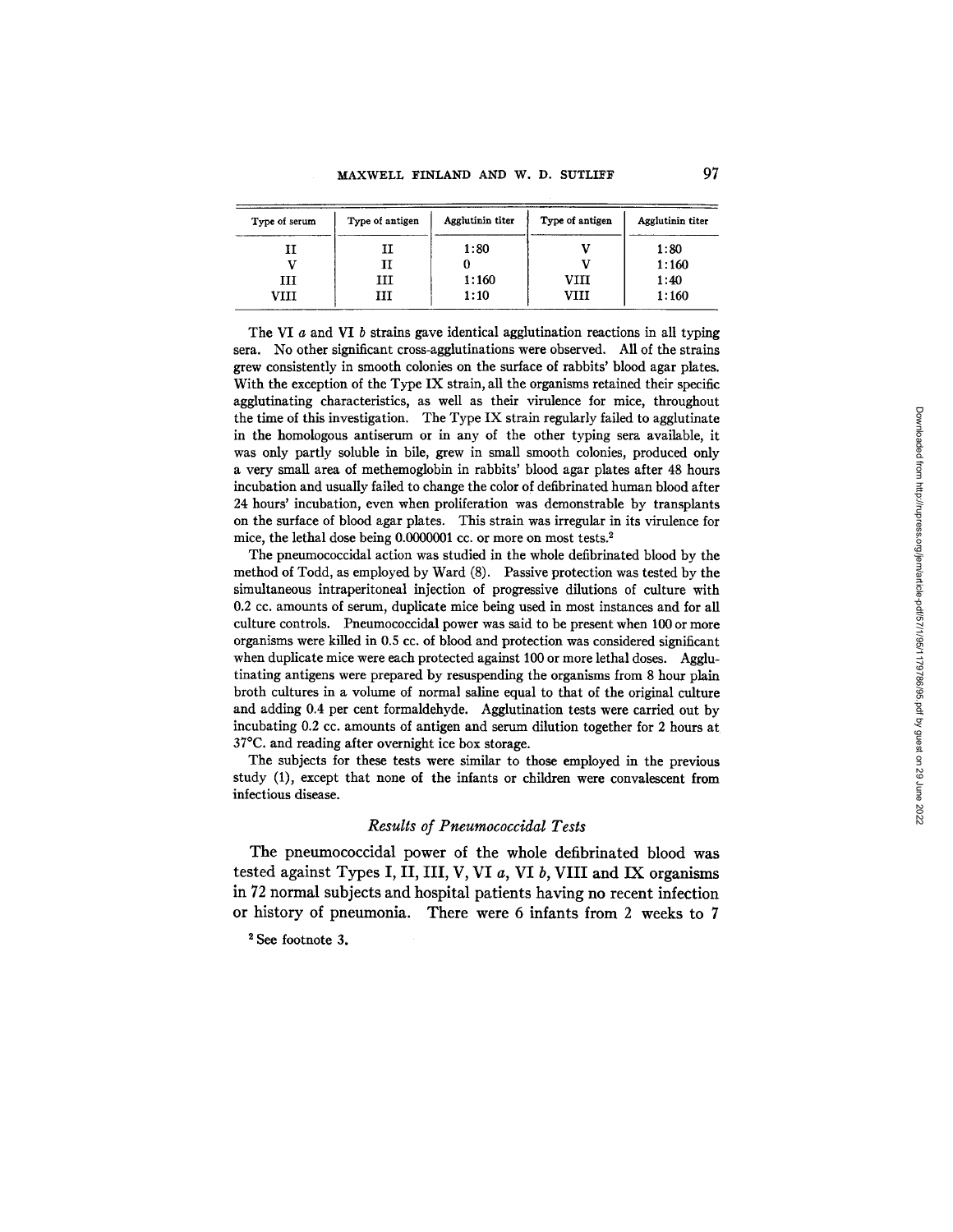months of age, 10 children from 1 to 9 years, 33 individuals from 16 to 38 years, 15 from 40 to 58 years, and 8 over 64 years of age. In several individuals, tests with Type II or III or VI  $a$  were omitted.

| ×<br>.,<br>٧ |  |
|--------------|--|
|--------------|--|

*Incidence of Pneumococcidal Action against Different Types and among Different Age Groups* 

|           |                                      |                    |                 |                   | Age group               |                         |             |
|-----------|--------------------------------------|--------------------|-----------------|-------------------|-------------------------|-------------------------|-------------|
|           |                                      | 2 wks.<br>$-1 yr.$ | $1 - 9$<br>yrs. | $16 - 38$<br>yrs. | $40 - 60$<br>yrs.       | Over<br>64 yrs.         | All<br>ages |
| Type I    | Subjects tested                      | 6                  | 10              | 33                | 15                      | 8                       | 72          |
|           | $No.$ pneumococcidal                 | $\Omega$           | 0               | 16                | 4                       | 1                       | 21          |
|           | Pneumococcidal, per cent             | $\bf{0}$           | 0               | 48.5              | 26.7                    | 12.5                    | 29.2        |
| Type II   |                                      | 6                  | 10              | 31                | 12                      | 8                       | 67          |
|           | No. pneumococcidal $\dots\dots\dots$ | $\bf{0}$           | 9               | 28                | 11                      | 7                       | 54          |
|           | Pneumococcidal, per cent             | $\mathbf 0$        | 90.0            | 90.3              | 91.7                    | 87.5                    | 80.6        |
| Type III  | Subjects tested                      | 6                  | 10              | 25                | 9                       | 8                       | 58          |
|           | No. pneumococcidal                   | $\mathbf{0}$       | 6               | 14                | $\overline{\mathbf{4}}$ | $\overline{\mathbf{4}}$ | 28          |
|           | Pneumococcidal, per cent             | $\bf{0}$           | 60.0            | 56.0              | 44.4                    | 50.0                    | 48.4        |
| Type V    | Subjects tested                      | 6                  | 10              | 33                | 15                      | 8                       | 72          |
|           | $No.$ pneumococcidal                 | 0                  | 8               | 27                | 10                      | 3                       | 48          |
|           | Pneumococcidal, per cent             | $\bf{0}$           | 80.0            | 81.2              | 66.7                    | 37.5                    | 66.7        |
| Type VI b |                                      | 6                  | 9               | 33                | 15                      | 8                       | 71          |
|           | No pneumococcidal                    | 3                  | 8               | 33                | 15                      | 8                       | 67          |
|           | Pneumococcidal, per cent             | 50.0               | 88.9            | 100.0             | 100.0                   | 100.0                   | 94.4        |
| Type VIII | Subjects tested                      | 6                  | 10              | 33                | 15                      | 8                       | 72          |
|           | $No.$ pneumococcidal                 | 3                  | 9               | 31                | 15                      | 8                       | 66          |
|           | Pneumococcidal, per cent             | 50.0               | 90.0            | 93.9              | 100.0                   | 100.0                   | 93.1        |
| Type IX   | Subjects tested                      | 6                  | 9               | 33                | 15                      | 8                       | 71          |
|           | No. pneumococcidal                   | 6                  | 9               | 32                | 15                      | 8                       | 70          |
|           | Pneumococcidal, per cent $ 100.0 $   |                    | 100.0           | 97.0              | 100.0                   | 100.0                   | 98.6        |

The frequency with which killing power was demonstrated in each age group and against each organism is shown in Table I and represented graphically in Fig. 1. The curves for Types I, II and III pneumococci are similar to those constructed for the group of sub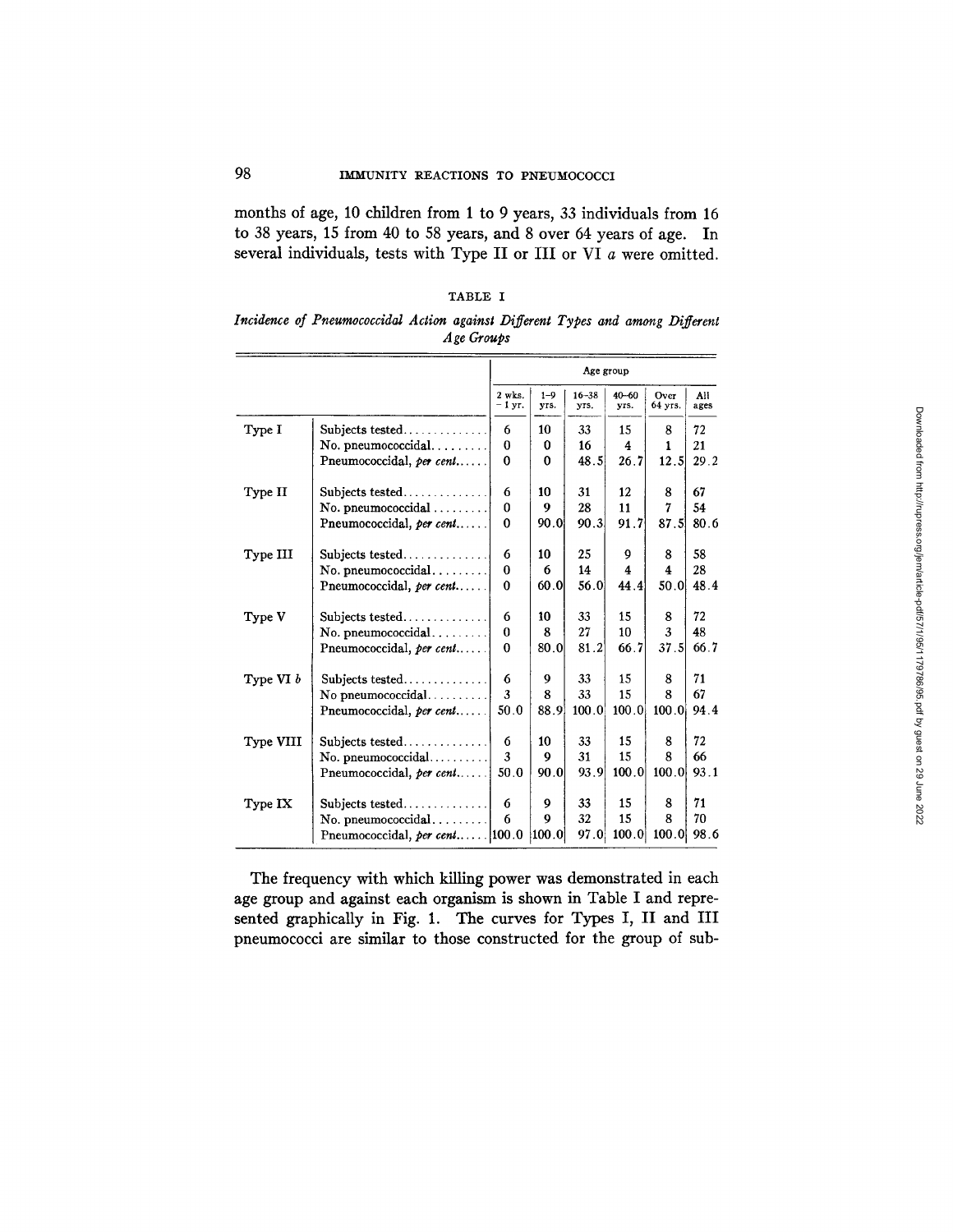jects included in the earlier study with these strains (1). It may be pointed out again that the relative incidence of pneumococcidal





power for each of these 3 types is the same in every age group; that killing is least frequent for Type I, most frequent for Type II and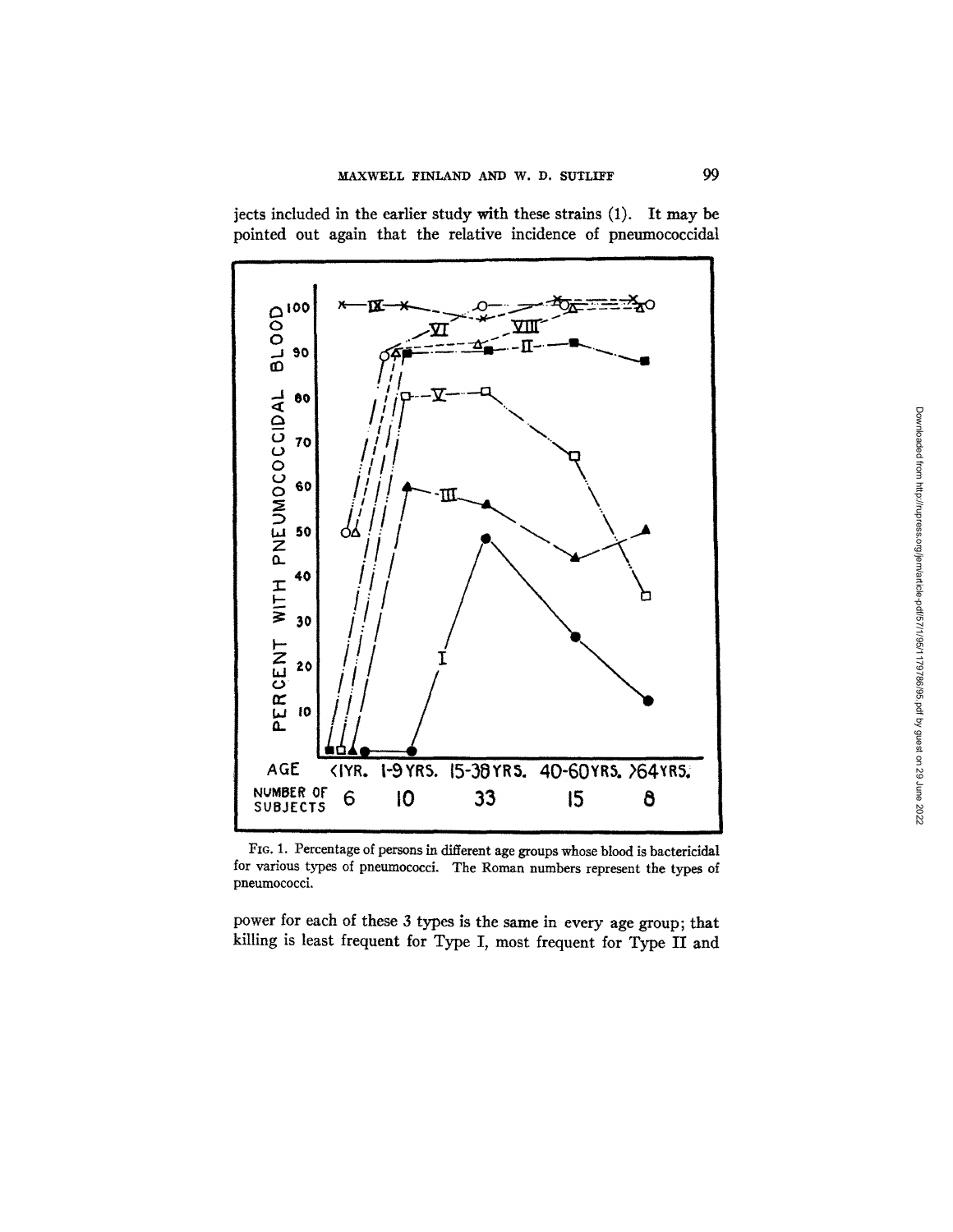intermediate in frequency for Type III, and that killing power for these 3 types is absent during the 1st year of life, is highest in early adult life and becomes less frequent in old age. The anomalous position of the last point on the Type III curve in Fig. 1 probably depends upon the small number of observations in this age group.

The same relative incidence of pneumococcidal action in the blood of individuals of different ages is here demonstrated for Type V, which is seen to occupy a position intermediate between Type II and Type III. The remaining strains were all killed with greater frequency in the blood of individuals of all age groups. The Type IX strain was killed in practically every specimen of blood tested. The Types VI b and VIII strains occupied comparable positions between Types II and IX. Since the results of tests with the VI  $a$  and VI  $b$ strains in the individual bloods were the same, within the limits of error of the test, only the curve for Type VI  $b$  is included. The order of relative frequency with which different types of pneumococci were killed by this group of individuals is, therefore, from least to greatest frequency, as follows: I, III, V, II, VIII, VI and IX. $3$ 

For the purpose of evaluating the quantitative relationships of the killing power for the various strains, the number and percentage of persons who kill, respectively, 0 or 10, 100 to 10,000 and 100,000 or more pneumococci of each type are shown in Table II. In the column

<sup>3</sup> It is possible, in the case of the Type IX pneumococcus, that we were dealing originally with a variant 'that maintained its characteristics throughout our experiments. Since this paper was submitted, Miss Cooper was kind enough to send us a fresh transplant of the IX, Bu., strain. Subcultures of this strain were bile-soluble, agglutinated specifically in Type IX antiserum and had cultural characteristics, in whole human blood and on artificial media, similar to the other pneumococci. The whole defibrinated blood of 12 hospital subjects over 58 years of age was tested with this strain, with the stock Types I, II and III and with a fresh transplant of the V, Am., strains. The number of subjects killing, respectively, 0 or 10, 100 or 1000 and 10,000 or more pneumococci were as follows: Type I-11, 1 and 0; Type II-4, 5 and 3; Type III-9, 3 and 0; Type V-6, 1 and 5; and Type IX-3, 2 and 7. Except for Type IX the results appear very similar to those described above. Furthermore, the results of the Type III tests, when added to the above, tend to smooth out the latter part of the curve for that type. For the Type IX the killing was not quite as universal as those recorded above. It was, however, killed with greater frequency and in larger numbers than the other types used.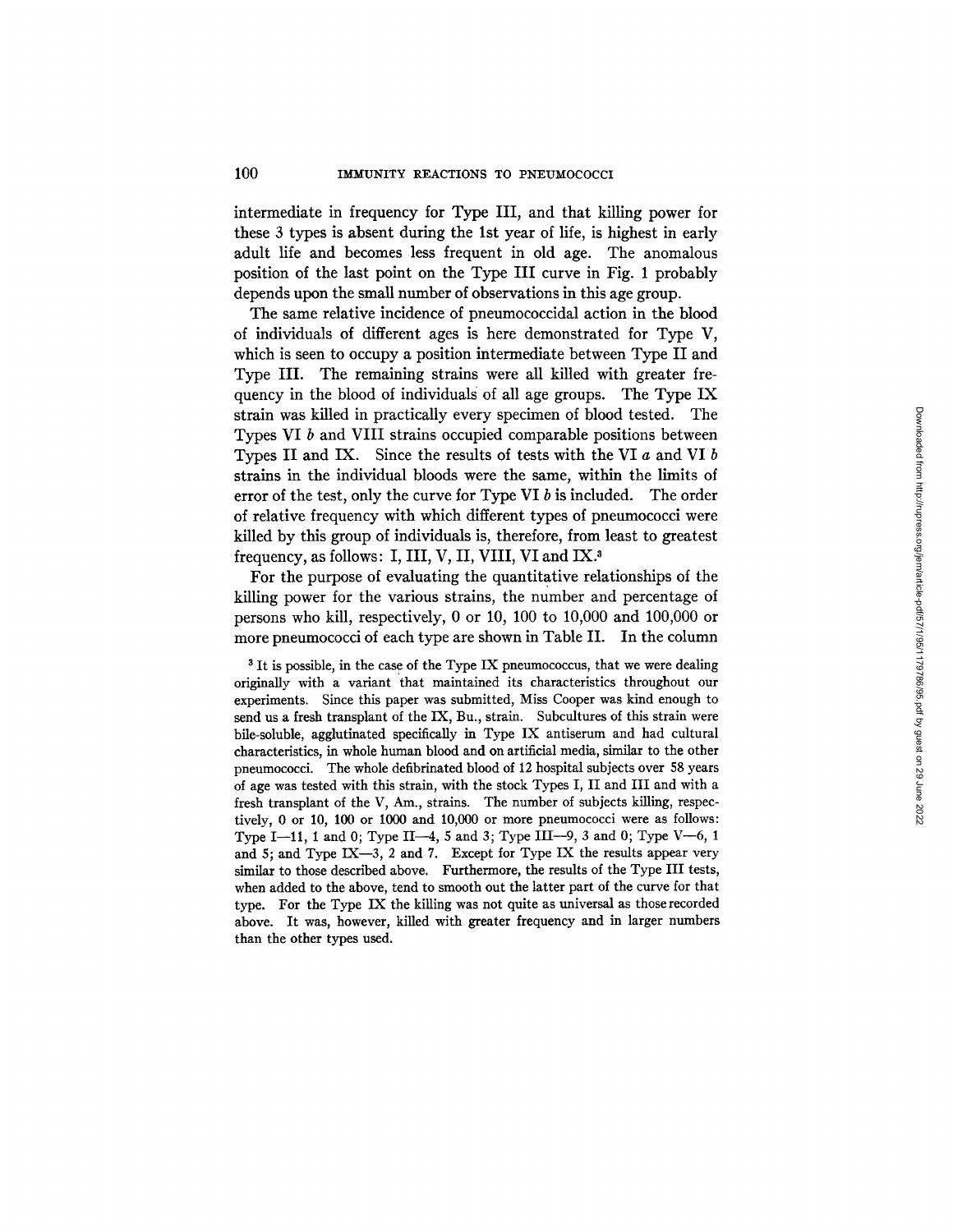**representing absence of killing power (0-10 diplococci), the types arrange themselves in the reverse order to that noted above for the presence of pneumococcidal action. It is also seen that the percentages of persons killing 100,000 or more pneumococci of the different types align themselves by types in the same order as in the case of the frequency of killing. This is shown graphically in Fig. 2.** 

**The immunological relationships of the Types II and V and the Types III and VIII strains in artificially prepared immune sera, indicated in part by the cross-agglutination reactions shown above, suggest that similar relationships might be expected in the reactions of human blood with these strains. The bactericidal action of in-**

| Type         | No. of<br>subjects<br>tested | No. killing<br>$0 - 10$<br>diplococci | Per cent<br>of subjects | No. killing<br>100-10,000<br>diplococci | Per cent<br>of subjects | No. killing<br>100.000<br>or more<br>diplococci | Per cent<br>of subjects |
|--------------|------------------------------|---------------------------------------|-------------------------|-----------------------------------------|-------------------------|-------------------------------------------------|-------------------------|
|              | 72                           | 51                                    | 70.8                    | 19                                      | 26.4                    | 2                                               | 2.8                     |
| $\mathbf{I}$ | 67                           | 12                                    | 17.9                    | 39                                      | 58.2                    | 16                                              | 23.9                    |
| Ш            | 58                           | 30                                    | 51.7                    | 26                                      | 44.8                    | 2                                               | 3.4                     |
|              | 72                           | 24                                    | 33.3                    | 42                                      | 58.3                    | 6                                               | 8.3                     |
| VI b         | 71                           | 4                                     | 5.6                     | 26                                      | 36.6                    | 41                                              | 57.7                    |
| VIII         | 72                           | 6                                     | 8.3                     | 46                                      | 63.9                    | 20                                              | 27.7                    |
| IX           | 71                           |                                       | 1.4                     | 20                                      | 28.2                    | 50                                              | 70.4                    |

TABLE II *Frequency with Which Different Numbers of Pneumococci Are Killed* 

dividual blood samples on the various strains failed to indicate such correlations. The action of any blood against Type V or against Type VIII pneumococci was apparently independent of the action of that blood on the Type II or the Type III organisms, respectively.

On the other hand, calculations of the frequency with which bactericidal power for each combination of 2 types was present for both, or absent for both, in the same blood samples showed a small, but constant, tendency favoring the simultaneous presence, as well as absence, of pneumococcidal action against each pair of type-specific strains. For every combination of 2 types, bactericidal action was present for both, or absent for both, in the same blood in from 3 to 13 per cent more subjects than was expected from calculations based upon the frequency with which each type separately was killed. Thus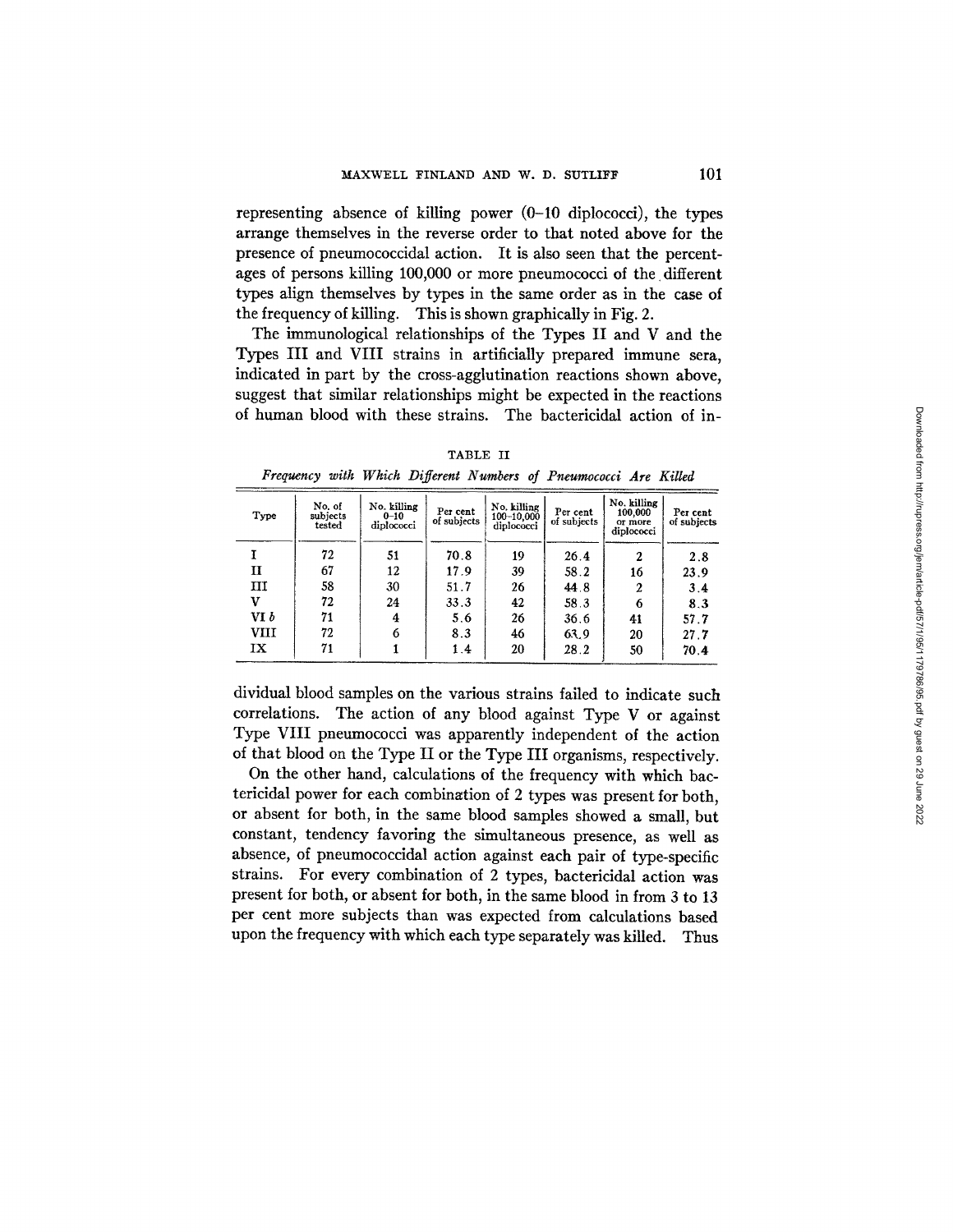there appears a slight, but constant, tendency for bactericidal action against each type to be correlated with the presence or absence of this action against all other types. Further investigation has shown that this correlation is quantitative; that is, killing of large numbers of organisms of one type tends to be associated with similar degrees of killing for other types. No greater correlation was, however, found



FIG. 2. Percentage of persons whose blood kills different numbers of pneumococci of various types. The Roman numerals represent the types of pneumococci.

to exist between Types II and V or between Types III and VIII than was observed for unrelated pairs of strains.

With the VI  $a$  and VI  $b$  strains, however, the relation was found to be closer. Their agglutination reactions with immune horse serum, as mentioned above, were practically identical. Both of these strains were used in the bloods of 32 persons, which were able to kill 100 or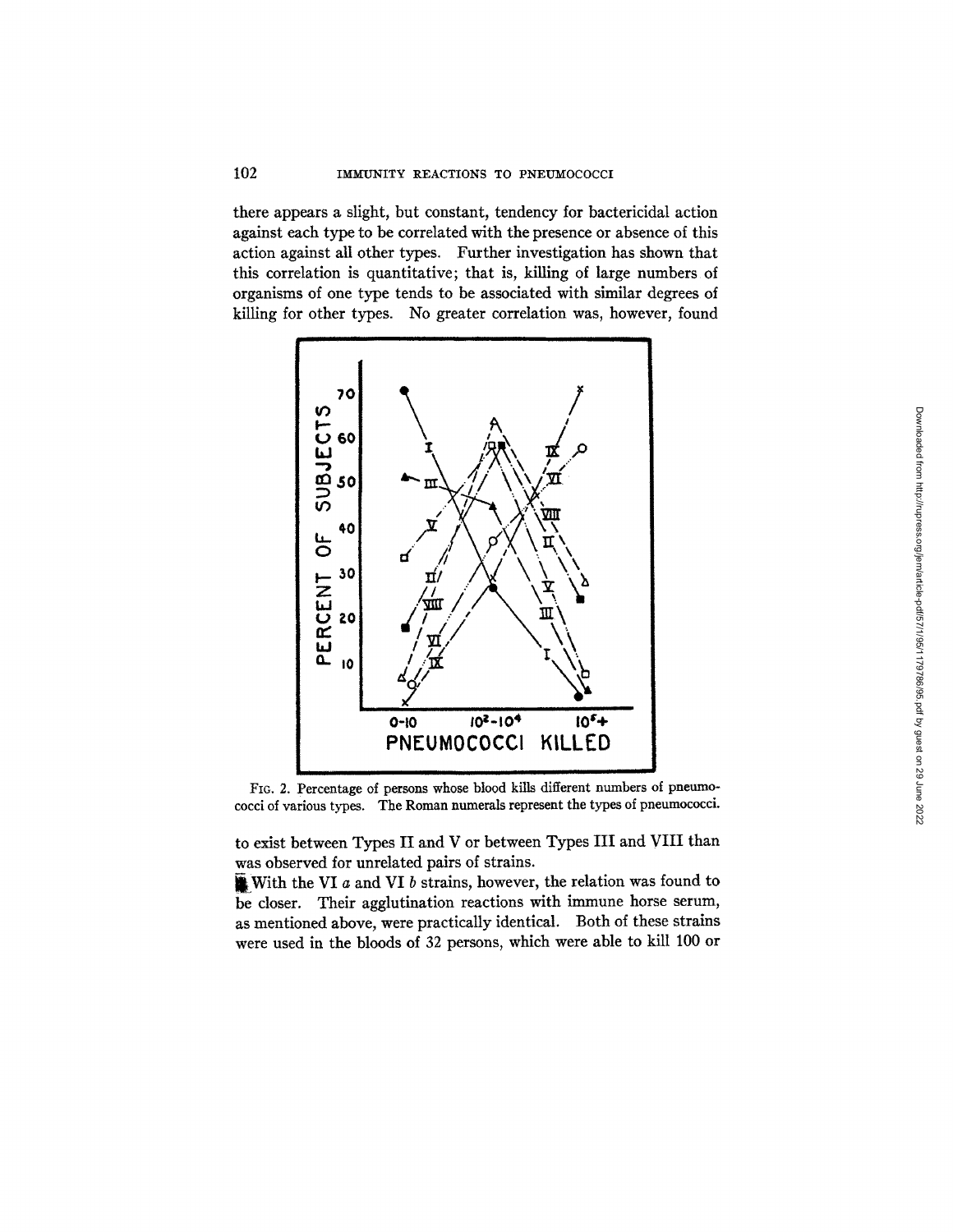more of each of these organisms. In 26, or 81 per cent, of these individuals the pneumococcidal titer of the blood for these 2 types was the same or showed a difference of only 10-fold, and in the remaining instances the difference was 100-fold in favor of one strain or the other. Such quantitative differences were interpreted as well within the limits of the method and only the results obtained with the Type VI b strain were used above, the bloods of all of the subjects having been tested with this organism.

| R<br>۰. |  |
|---------|--|
|---------|--|

| Incidence of Mouse Protection by Age and Type |  |  |  |  |  |  |  |
|-----------------------------------------------|--|--|--|--|--|--|--|
|-----------------------------------------------|--|--|--|--|--|--|--|

|                        | 1-9 yrs.                     |                    |                               | 16-38 yrs.                      |                    | 40-60 yrs.           |                                | Over 64 yrs.       |                                  |                           | All ages              |                      |                           |                    |                   |
|------------------------|------------------------------|--------------------|-------------------------------|---------------------------------|--------------------|----------------------|--------------------------------|--------------------|----------------------------------|---------------------------|-----------------------|----------------------|---------------------------|--------------------|-------------------|
| Type                   | or subjects<br>tested<br>, Š | Protection present | cent positive<br>$\mathbf{F}$ | o. of subjects<br>tested<br>Χo. | Protection present | cent positive<br>Per | v. ot subjects<br>tested<br>ż. | Protection present | cent positive<br>Per <sub></sub> | No. of subjects<br>tested | present<br>Protection | cent positive<br>Per | No. of subjects<br>tested | Protection present | Per cent positive |
| п                      | 5                            | 0                  | $\bf{0}$                      | 23                              |                    | 5 21.7               | 11                             | $\overline{0}$     | 0                                | 8                         | 1                     | 12.5                 | 47                        | 6                  | 12.8              |
| ш                      | $\overline{2}$               | 0                  | 0                             | 16                              |                    | 3 18.8               | 10                             |                    | 3 30.0                           | 8                         | 2                     | 125.OI               | 36                        | 8                  | 22.2              |
| v                      | 5                            | 0                  | 0                             | 26                              |                    | 4 15.4               | 12                             | $\mathbf{1}$       | 8.3                              | 8                         | 0                     | 0                    | 51                        | 5                  | 9.8               |
| VI b                   | 4                            | 1                  | 25.0                          | 22                              |                    | 940.9                | 13                             | 8                  | 61.5                             | 8                         | $\mathbf{z}$          | 25.0                 | 47                        | 20                 | 42.6              |
| VIII                   | $\mathbf{2}$                 | $\bf{0}$           | $\Omega$                      | 23 <sub>1</sub>                 |                    | 7 30 .4              | 13                             | 1                  | 7.7                              | 8                         | 0                     | 0                    | 46                        | 8                  | 17.4              |
| All types <sup>*</sup> | 18                           | 1                  | 5.6                           | 110                             |                    | 28 25.5              | 59                             |                    | 13 22 . 0                        | 40                        | 5                     | 12.5                 | 227                       | 47                 | 20.7              |

\* The numbers refer to tests and not subjects, as above.

## *Results of Mouse Protection Tests*

A total of 227 protection tests against the Types II, III, V, VI b and VIII pneumococci were performed with the sera of 53 persons all of whom were included in the studies for pneumococcidal properties, as reported above. All 5 types were tested against the sera of 30 individuals, and 4, 3 and 2 types used with the sera of 10, 11 and 2 subjects respectively. Sera of infants under 1 year of age were not studied. The numbers of persons whose sera protected mice against 100 or more lethal doses of the various types of pneumococci are shown, by age groups, in Table III.

From this table it appears that mouse protection against the types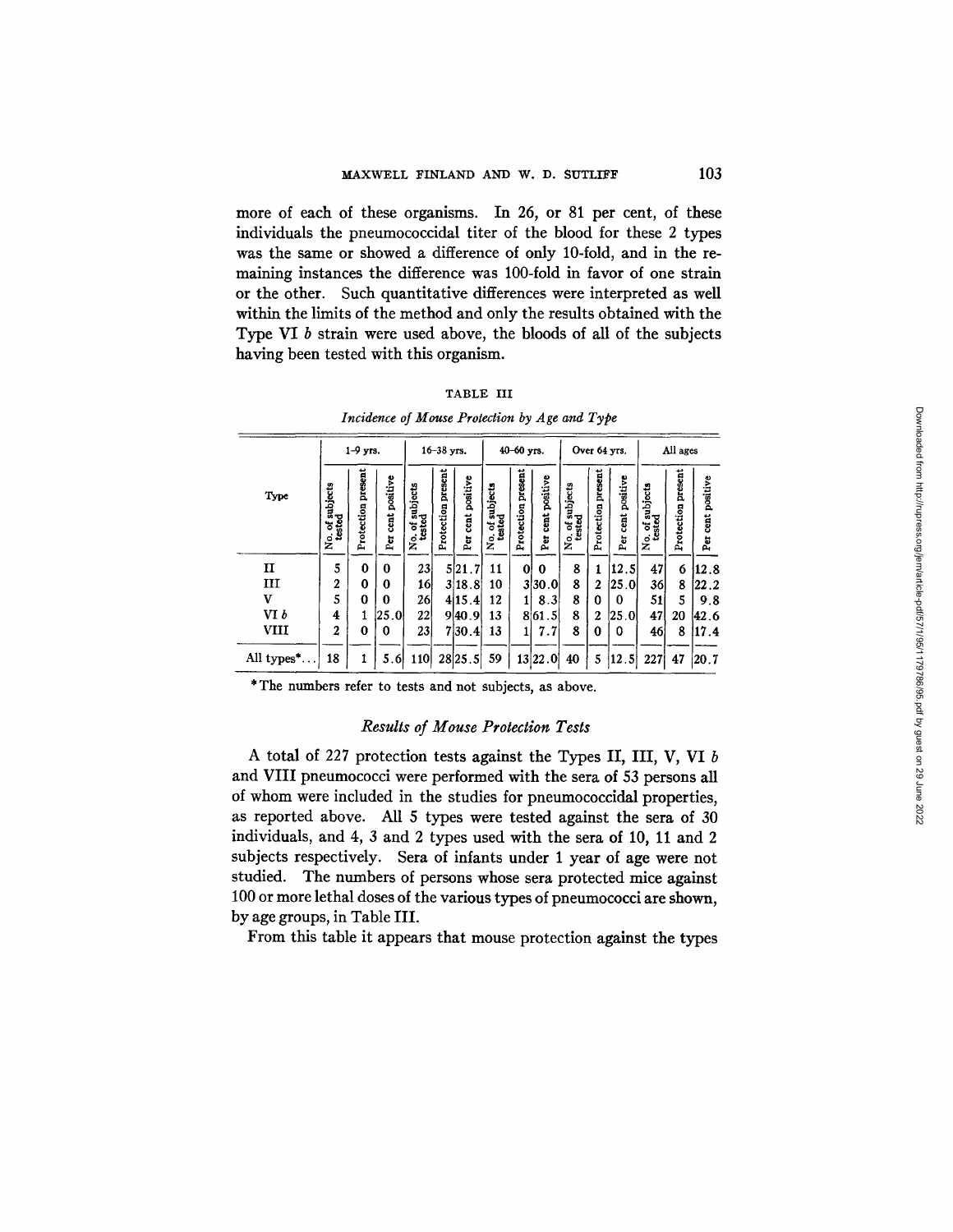of pneumococci studied is rare in the sera of children, is relatively frequent in adult life and is somewhat less frequent in old age. The order of frequency with which protection was found against different types of pneumococci is not quite the same as in the case of pneumococcidal action. Type VI protection was demonstrated in the sera of 43 per cent of subjects, Type III protection in 22 per cent and Types VIII, II and V in 17, 13 and 10 per cent, respectively. Except for the Type III organism, the order of types is, therefore, analogous to that for blood pneumococcidal power.

A comparison of the protective power of the same sera for the various combinations of pairs of organisms shows similar relationships between pairs of strains immunologically related and pairs not so related. Thus, of 47 sera tested for both Types II and V, 39 lacked protection against both, 2 had protection against both, 4 protected against Type II and not against Type V and the remaining 2 protected against Type V and not against Type II. With both Types III and VIII the sera of 35 subjects were tested. Of these, 21 protected against neither strain, 1 protected against both, 7 against the former only and 6 only against the latter. Similar results were obtained with the same types in unrelated combinations. There was, therefore, no discernible tendency for these sera to show any greater correlation in their protection against strains considered to be immunologically related than against those not so related.

# *Result of Tests for Agglutinins*

All 8 strains of pneumococci used for pneumococcidal tests were also used to test for agglutinins in the sera of 22 of the young and middle aged adults. None of the sera showed any agglutinins for the Types I, II, III, V and IX strains. With Type VIII, agglutination was observed only in equal amounts of serum and antigen in 3 instances. The VI  $a$  and VI  $b$  antigens showed granular agglutination in most of the undiluted sera. Definite agglutination was obtained with the VI *a* organisms in 3 sera (in 1:1, 1:2 and 1:4 dilutions of serum, respectively), but none was obtained with the same sera and the VI b strain.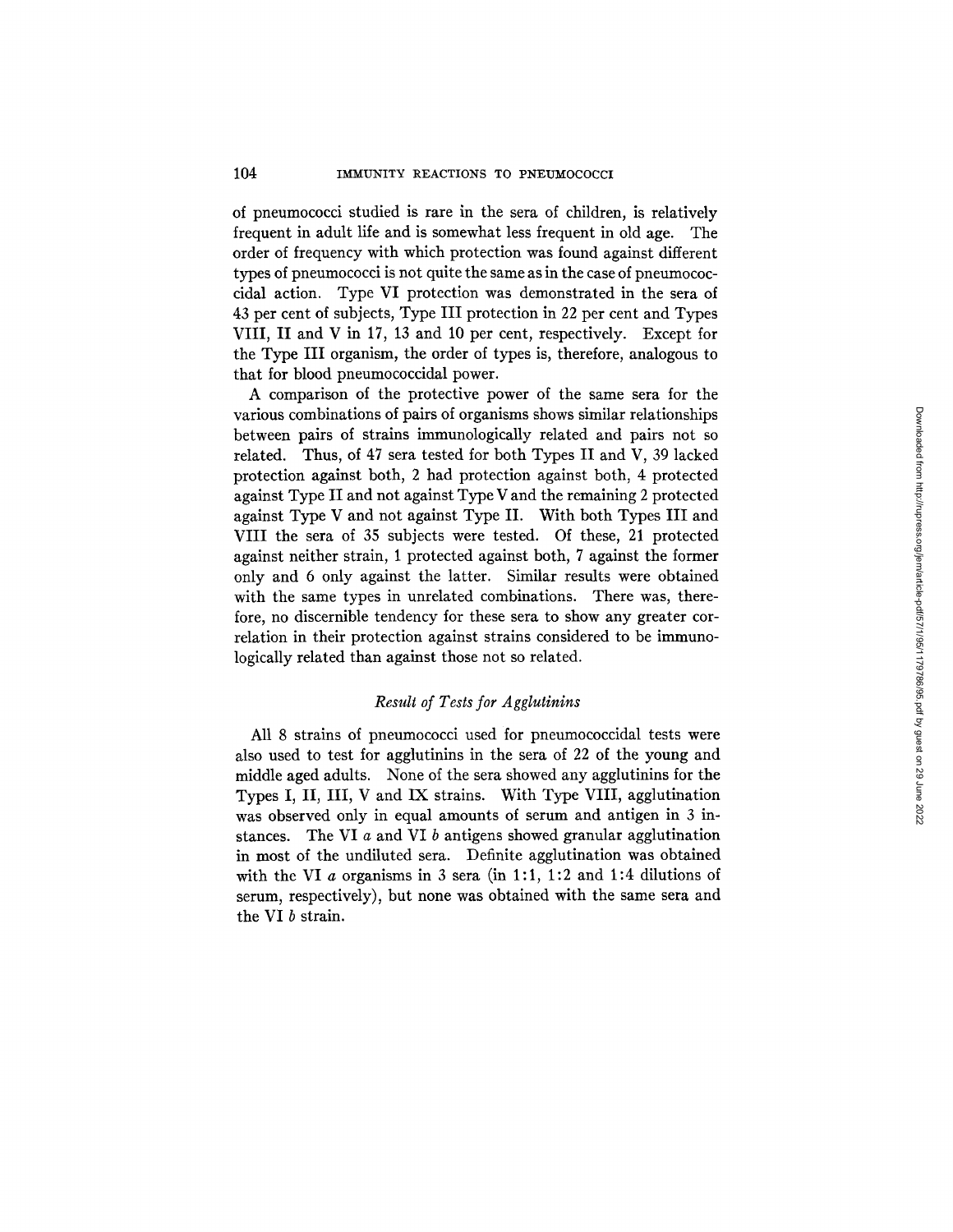#### *Correlations between the Tests*

The correlation between the 3 tests employed was found to be about the same for all of the types used as has previously been described with respect to Types I, II and III (1). Protection or agglutination in any given serum was, in general, associated with homologous type pneumococcidal action in the corresponding defibrinated blood. In 3 sera, however, protection against Type III pneumococci was demonstrated (100 lethal doses in 2 instances and 1000 in the 3rd) when the corresponding whole blood failed to kill the homologous type organisms.

Of the 6 instances where agglutinins were found, 3 were associated with mouse protection against the homologous organism and 3 had no such protection. All had homologous pneumococcidal power.

# DISCUSSION

Surprisingly little of specific significance can be obtained from the literature with respect to the natural immunity of man to the strains of pneumococci previously included in Group IV. According to the work of Cooper and her associates (2) and other investigators (3-5) we must consider these new types as fixed, their specificity being similar, immunologically, to that of Types I, II and III. It may thus be expected that the accuracy of deductions from previous work with unclassified Group IV strains would depend largely on whether these deductions were based on characteristics of the species rather than on type specificity.

It would be a tremendous task to carry out any large series of observations similar to those presented above and utilizing all of the 32 type strains identified and classified to date. The present study was, therefore, limited to a few types, strains of which had been isolated relatively frequently in this laboratory from human cases of pneumonia. The Type IX strain was included in this study because of its peculiar agglutinating and cultural characteristics which remained the same throughout the course of this study. It was assumed that the remaining strains were representative of their specific types since they were selected originally for their high and stable mouse virulence and were kept under uniform and favorable conditions.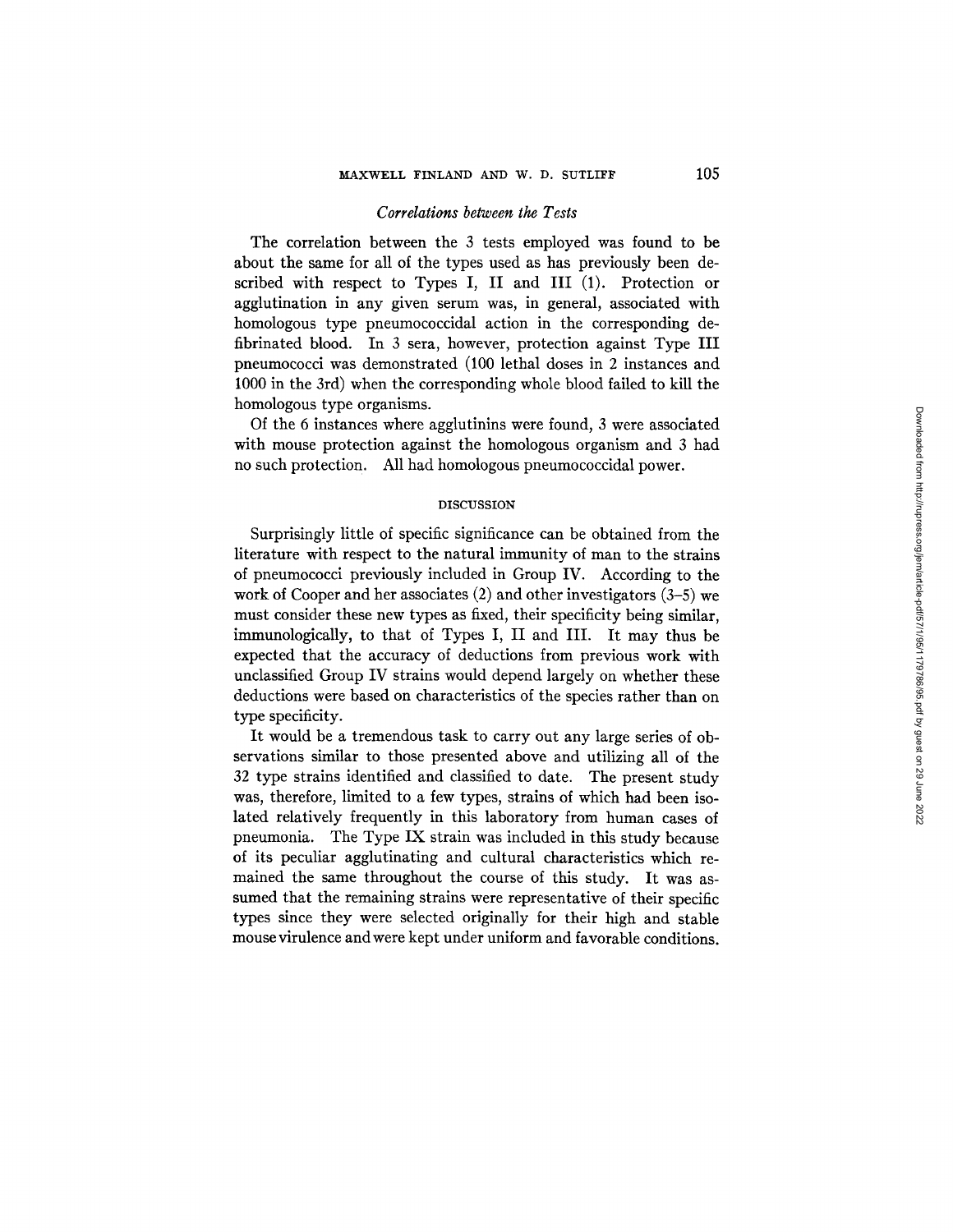Robertson and Cornwell (9), however, using recently isolated human strains of pathogenic pneumococci found that the reactions of a serumleukocyte mixture against different strains within the type often varied considerably, but this difference was less, on the whole, than that between types. The results reported above in regard to relative virulence should not be applied in a literal mathematical sense to all strains of each type, as additional differences may exist between strains of the same type.

The comparative delicacy of the pneumococcidal test has been referred to here and elsewhere (1). It has previously been shown that the mouse protection test is a more delicate index of the presence of type-specific pneumococcic antibody, in patients recovering from lobar pneumonia, than is the agglutination test (10). In normal human subjects mouse protection against many of the virulent strains has been shown to be comparatively infrequent. Pneumococcidal power, however, is far more frequent for every type. It appears from the present observations that protection is comparatively rare in the first decade of life, although pneumococcidal power at this age is almost as frequent, for most types, as in early adult life. This discrepancy may depend on the comparative delicacy of these two tests and may thus indicate a greater degree of natural immunity in the latter period.

From the present observations certain deductions may be ventured in regard to the immunological reactions of normal human subjects to the newly classified types of pneumococci. These types have been shown to differ both in the frequency with which they are killed in different human bloods and in the number of organisms so killed. In general, the types most frequently susceptible to the action of human blood are also killed in the greatest numbers, the types aligning themselves in a definite sequence in this respect. Some types, such as Type VI or Type IX, are almost universally killed, usually in large numbers; others, like Type V, are killed less frequently. The age frequency curve for pneumococcidal power is probably similar for all types, showing a peak in adult life. Individual bloods apparently kill different types more or less independently.

Can these findings be interpreted in terms of the virulence of these pneumococcus types for man or in terms of the susceptibility of human subjects to the various types? These questions cannot be answered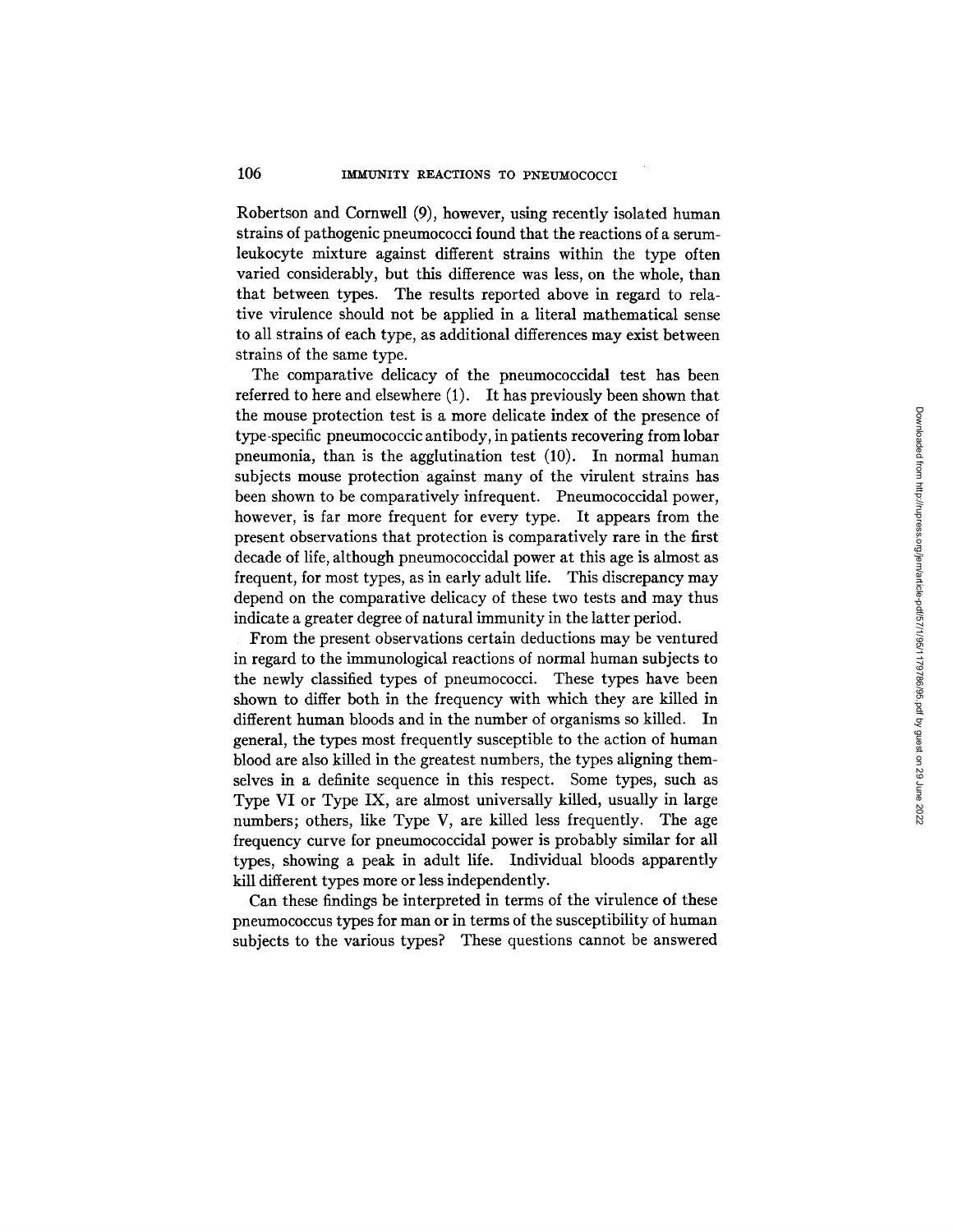separately, since virulence and resistance may be determined only in relation to each other. Robertson and Sia (11), however, in working with sera of different animals mixed with standard suspensions of rabbit's leukocytes, found differences in the growth inhibitory action of these mixtures, which paralleled the known susceptibility of the different animal species to experimental pneumococcic infections. In a similar manner, the frequency of pneumococcidal action in human blood may be considered, indirectly, as an index of the relative virulence of the different strains for man.

Two pairs of immunologically related strains, Types II and V and Types III and VIII, were here shown not to be related in their reactions with human blood or serum. From the present data, no greater correlation was observed in human subjects between these pairs of strains and other pairs not related by their reactions with artificially prepared immune sera. This lack of obvious correlation was found to hold both for pneumococcidal and mouse protection tests. Similar results may be deduced from the small number of earlier observations with normal human subjects against atypical Type II strains (probably Type V) in mouse protection tests done by Clough (12) and in the pneumococcidal tests carried out by Robertson and Cornwell (9). The correlation between the pneumococcidal action against Types VI  $a$  and VI  $b$ , however, indicates a closer relationship between these strains and thus tends to support the belief of Cooper (2) that they really belong to the same type.

It was inferred from previous work with Types I, II and III (1) that the frequency with which killing power was present or absent for any combination of types was a matter of chance depending only upon the frequency with which killing power was present for each type. A closer study of the previous data, as well as those presented here, has shown that, in every instance, killing power for both of any pair of types was either present or absent in a slightly larger per cent of subjects than was expected from calculations made on the basis of the per cent of subjects killing each type separately. The discrepancy was often slight, as low as 3 per cent for some combinations; but, in others it was 13 per cent higher than the calculated expectancy. No greater correlation, however, was observed with types related in their agglutination with immune sera and those not so related.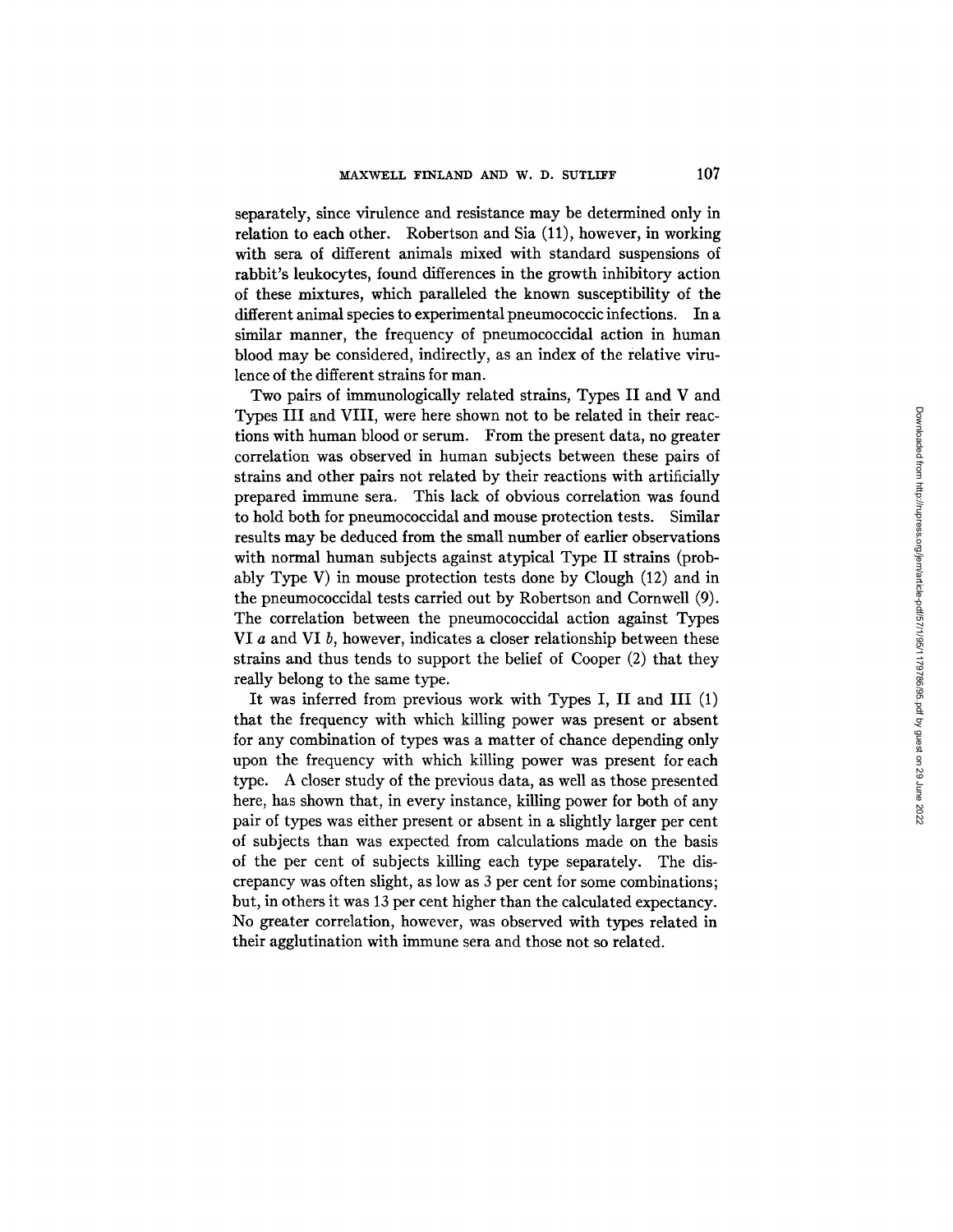# 108 **IMMUNITY REACTIONS TO PNEUMOCOCCI**

The constancy with which this correlation was observed in pneumococcidal tests with all the types suggests that it may have some significance. Its interpretation may depend, among other things, upon one or both of two factors. First, it is possible that any contact with a given type pneumococcus which is capable of stimulating specific immunity carries with it, in addition, a small degree of species immunity detectable, in some instances, and with some specific type strains, by a sensitive test for immunity, such as the pneumococcidal test. Such a spread of immunity would not be expected to manifest itself in specific mouse protection which is a far less delicate immune reaction. The second factor which may be responsible for this constant correlation goes back still further in its epidemiological source. It is possible that, in any group of individuals, the conditions which bring about immunizing contact with any one type of pneumococcus carry with them an increase of probability that contact with other pneumococci will also occur. The latter concept is, of course, applicable to organisms and viruses widely divergent in their occurrence and pathogenicity, but no accurate confirming data are available.

## SUMMARY

1. A group of 72 human subjects were studied with respect to the immune reactions of their blood and sera to Types I, II and III pneumococci and to 4 other types (V, VI, VIII and IX) previously included in Group IV.

2. The same general relationships were observed for all of these types as were previously demonstrated for Types I, II and III. Each type was specific in relation to the bactericidal action of normal human blood and the protective action of normal human serum.

3. The frequency with which pneumococcidal action for any pair of types was present for both or absent for both in the same blood samples was slightly greater than that calculated from the frequencies with which each of the types was killed separately.

4. No closer correlation could be demonstrated between the reaction of the blood of these subjects to Types II and V or between Types III and VIII pneumococci, types related in their reaction with artificially prepared immune sera, than was observed between unrelated strains.